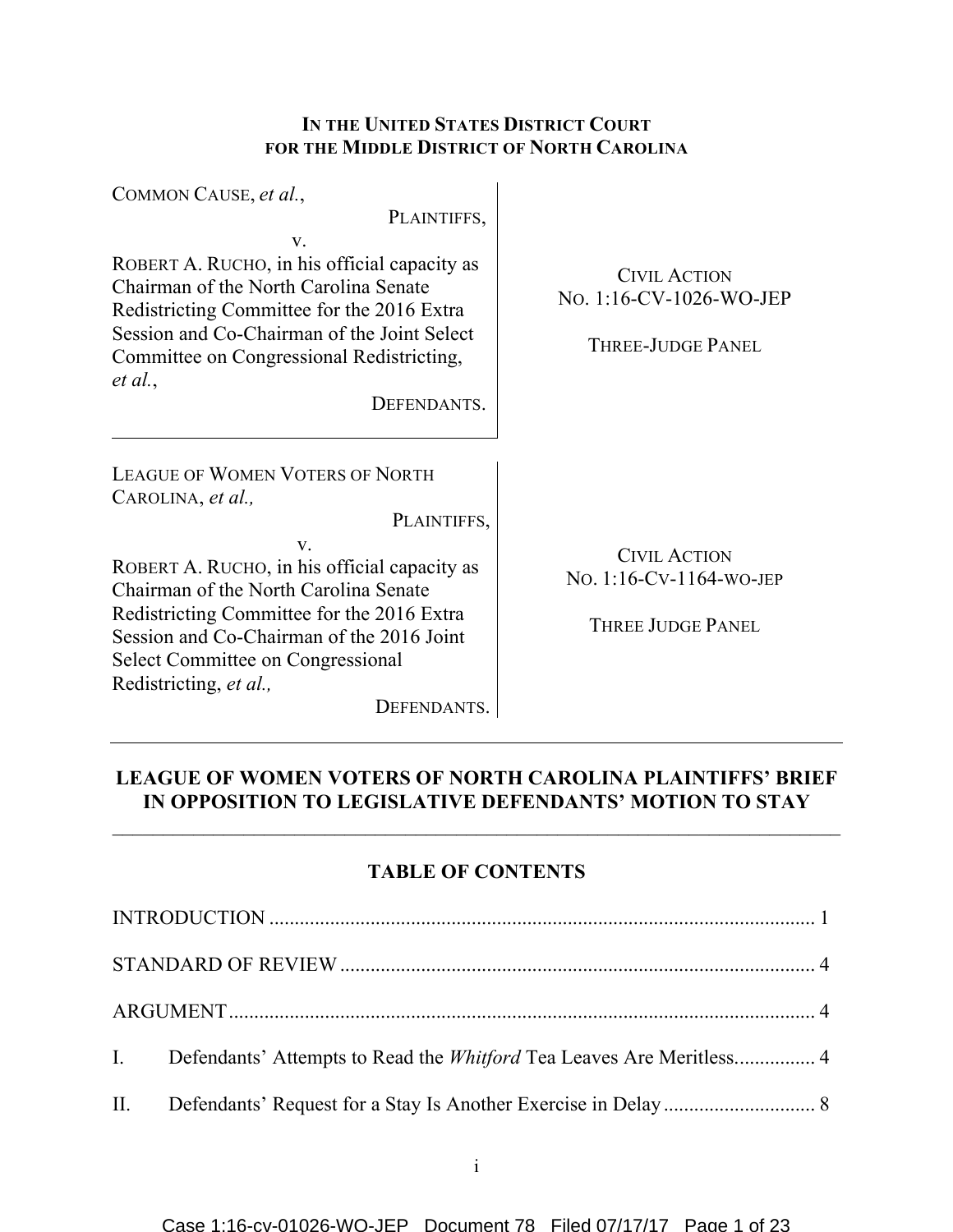| III. | Any Burden on Defendants Does Not Outweigh the Interests of Judicial Economy |  |
|------|------------------------------------------------------------------------------|--|
|      |                                                                              |  |
|      |                                                                              |  |
|      |                                                                              |  |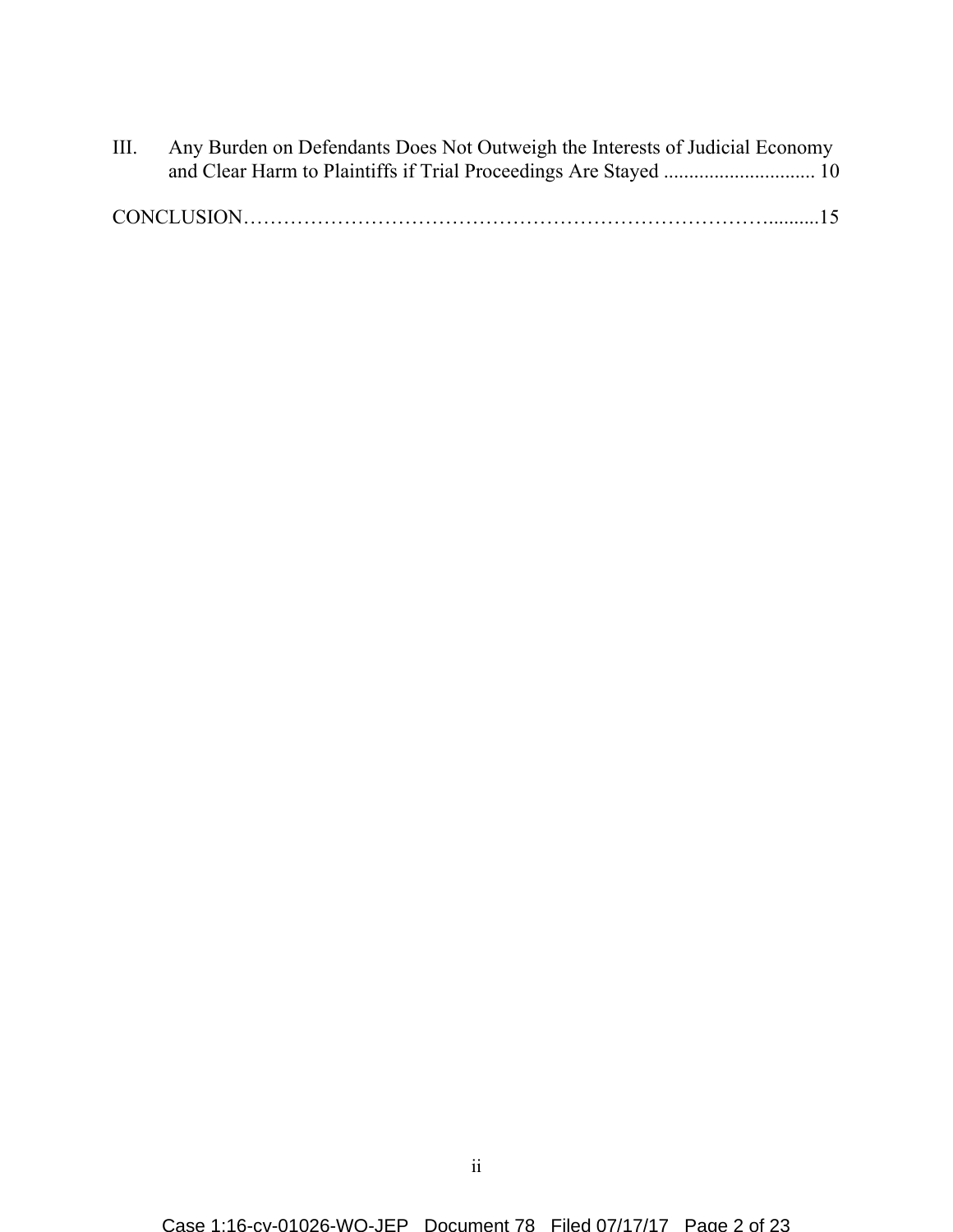# **TABLE OF AUTHORITIES**

| <b>Cases</b>                                             | Page(s) |
|----------------------------------------------------------|---------|
| Ala. Legis. Black Caucus v. Alabama,                     |         |
| Arizona v. Evans,                                        |         |
| Ariz. State Legis. v. Ariz. Indep. Redistricting Comm'n, |         |
| Baldus v. Members of Wis. Gov't Accountability Bd.,      |         |
| Brown v. Plata,                                          |         |
| Cane v. Worcester Cty.,                                  |         |
| Conkright v. Frommert,                                   |         |
| Cooper v. Harris,                                        |         |
| Cousins v. McWherter,                                    |         |
| Covington v. North Carolina,                             |         |
| Cox v. Larios,                                           |         |
| Davis v. FEC,                                            |         |
| FEC v. Wis. Right to Life, Inc.,                         |         |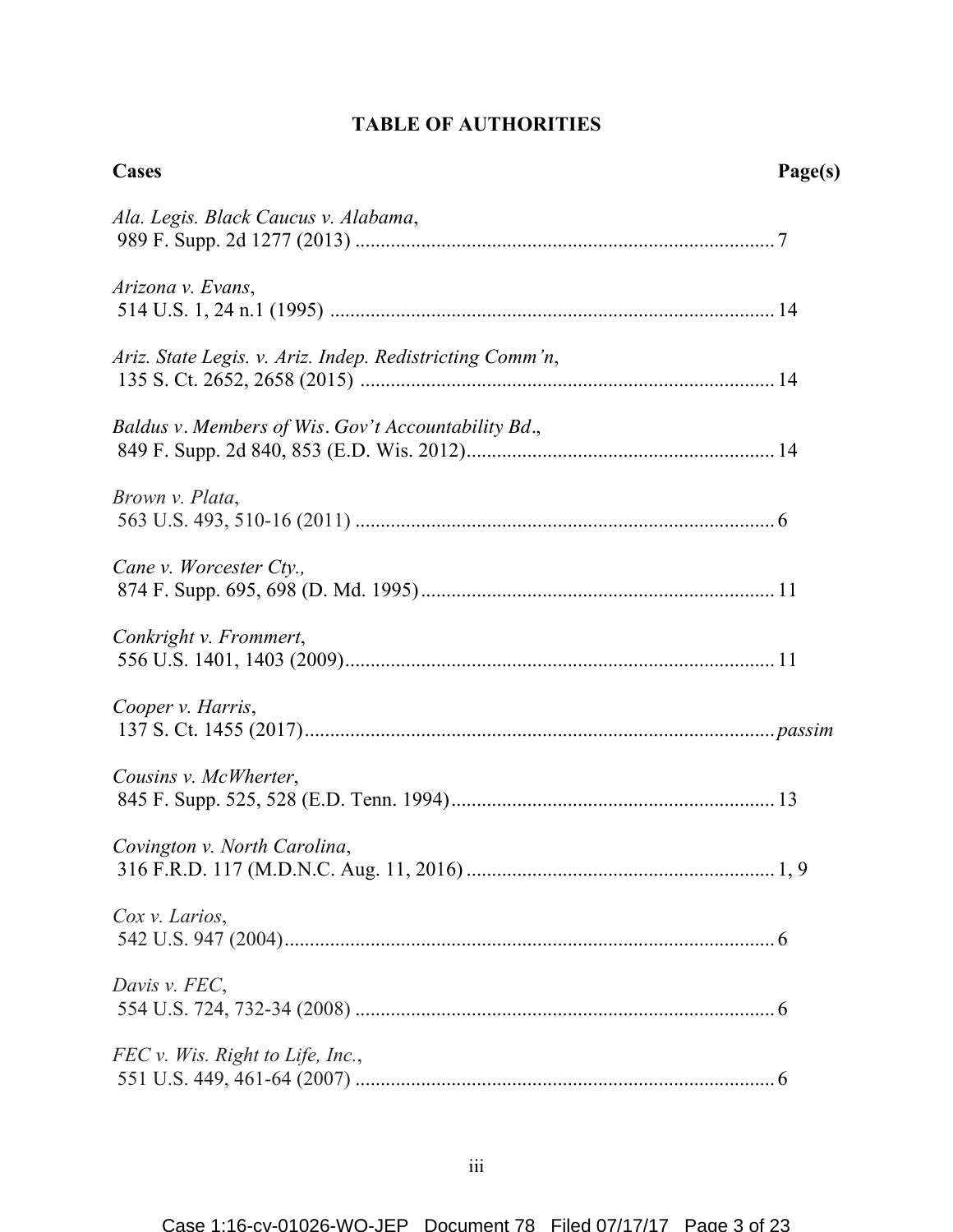| Harris v. McCrory,                             |  |
|------------------------------------------------|--|
| Johnson v. Mortham,                            |  |
| Karcher v. Daggett,                            |  |
| Landis v. N. Am. Co.,                          |  |
| Larios v. Cox,                                 |  |
| Mahan v. Howell,                               |  |
| McCray v. New York,                            |  |
| Miller v. Johnson,                             |  |
| North Carolina v. Covington,                   |  |
| N.C. State Conference of the NAACP v. McCrory, |  |
| Obergefell v. Hodges,                          |  |
| Reynolds v. Sims,                              |  |
| Tennant v. Jefferson Cnty. Comm'n,             |  |
| United States v. Jefferson Cnty. Bd. of Educ., |  |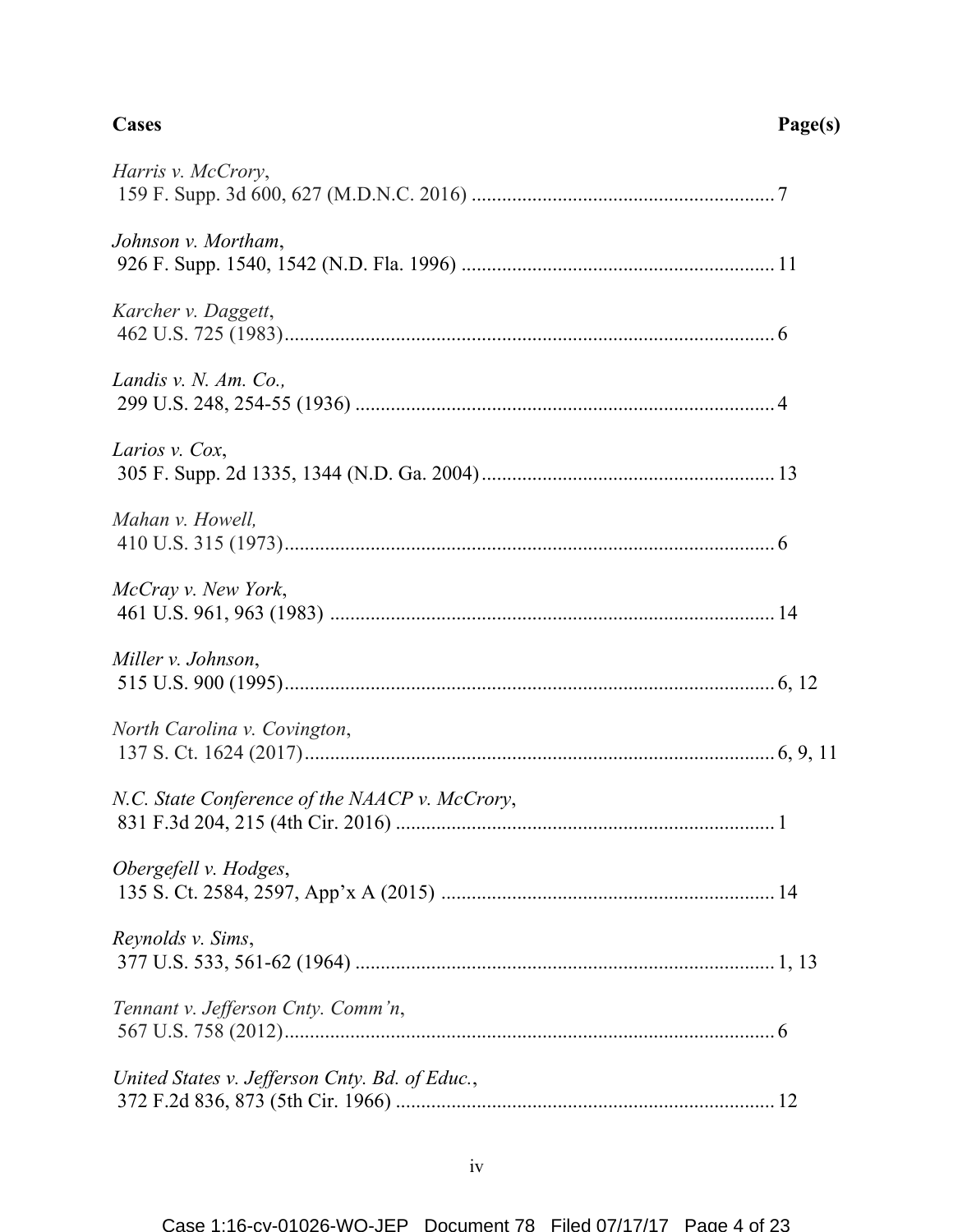### **Cases Page(s)**

| United States v. Mendoza,                  |  |
|--------------------------------------------|--|
| Vieth v. Jubelirer,                        |  |
| White <i>v.</i> Weiser,                    |  |
| Whitford v. Gill,                          |  |
| Williford v. Armstrong World Indus., Inc., |  |
| Wittman v. Personhuballah,                 |  |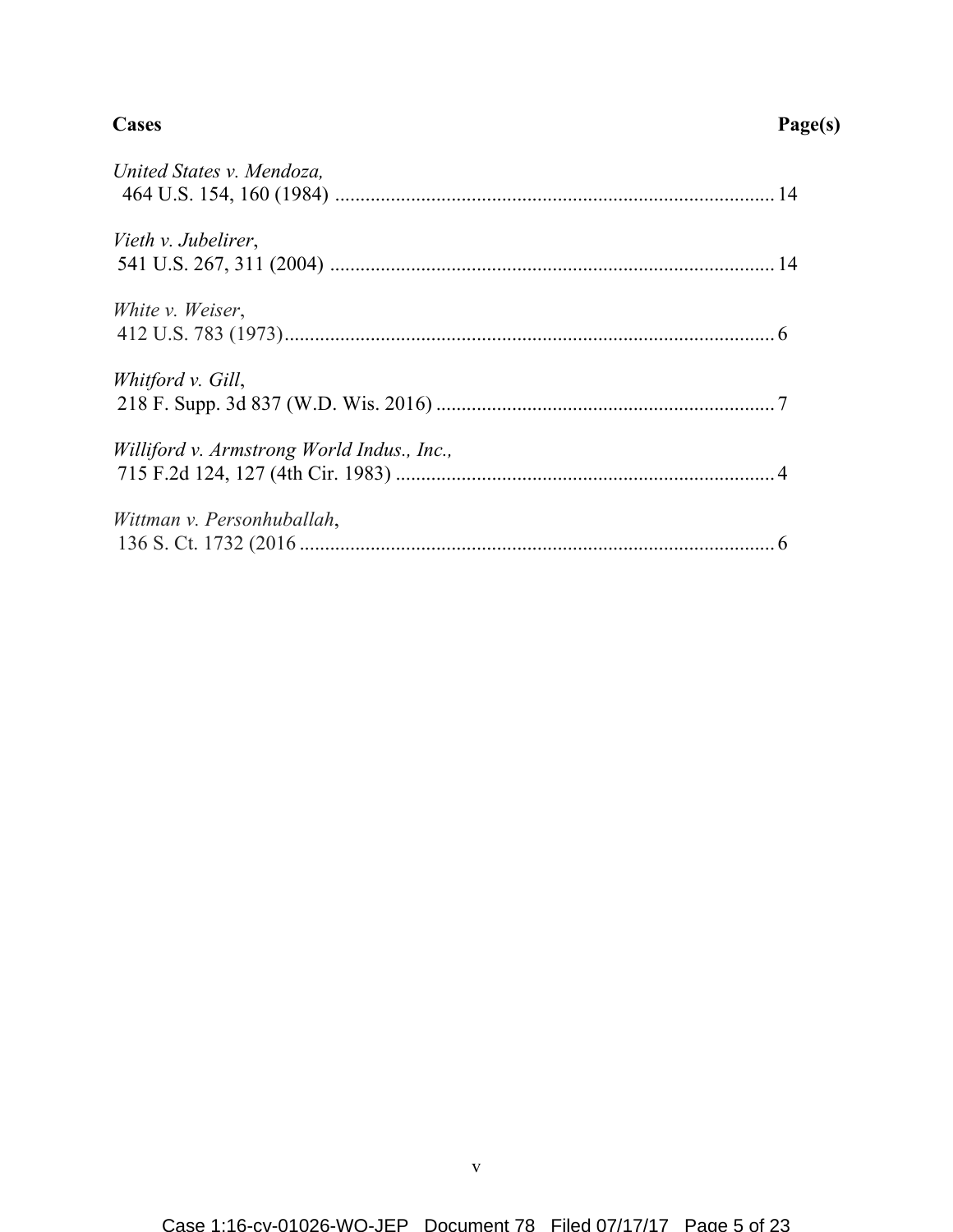#### **INTRODUCTION**

The right to vote is "a fundamental matter in a free and democratic society . . . preservative of other basic civil and political rights." *Reynolds v. Sims*, 377 U.S. 533, 561-62 (1964). Yet, in every congressional election held this decade, North Carolina voters have not been able to fully and fairly exercise this fundamental right. In 2011, the North Carolina state legislature enacted a new congressional redistricting plan ("2011 Plan"). The 2011 Plan, in place for the 2012 and 2014 elections, was painstakingly designed to unconstitutionally sort voters into districts based on race.<sup>1</sup> See Cooper v. *Harris*, 137 S. Ct. 1455 (2017). The defendants' defense in *Harris* was not that the 2011 Plan was fair or in the best interest of voters, but rather that the Plan was only a *partisan*  gerrymander, not a racial one. <sup>2</sup> *See* Appellants' Br., *McCrory v. Harris*, No. 15-1262 at 24, 28-30; Expert Report of Thomas Hofeller (Dkt. 33-2), *McCrory v. Harris*, 1:13:cv-00949 at ¶¶ 23, 40, 68; Second Expert Report of Thomas Hofeller, *McCrory v. Harris*, 1:13:cv-00949 at ¶¶ 8-10.

 $1$  In addition to the 2011 Plan's illegal districts, 28 North Carolina state legislative districts drawn by the defendants were found to be unconstitutional racial gerrymanders. *See* Covington v. North Carolina, 316 F.R.D. 117 (M.D.N.C. Aug. 11, 2016). Moreover, in 2013 the defendants enacted the so-called "monster" bill, which was designed to restrict voting rights by creating stringent voter ID requirements, cutting early voting, and eliminating other voting practices. The "monster" bill was permanently enjoined by the Fourth Circuit in 2016, who found that it violated the Fourteenth Amendment and Section 2 of the Voting Rights Act because it was designed with discriminatory intent to "target African Americans with almost surgical precision." N.C. State Conference of the NAACP v. McCrory, 831 F.3d 204, 215 (4th Cir. 2016), *cert. denied sub nom.* North  $\alpha$ <sup>2</sup> Throughout the brief, "defendants" will refer only to legislative defendants, and

<sup>&</sup>quot;plaintiffs" to the League of Women Voters of North Carolina plaintiffs.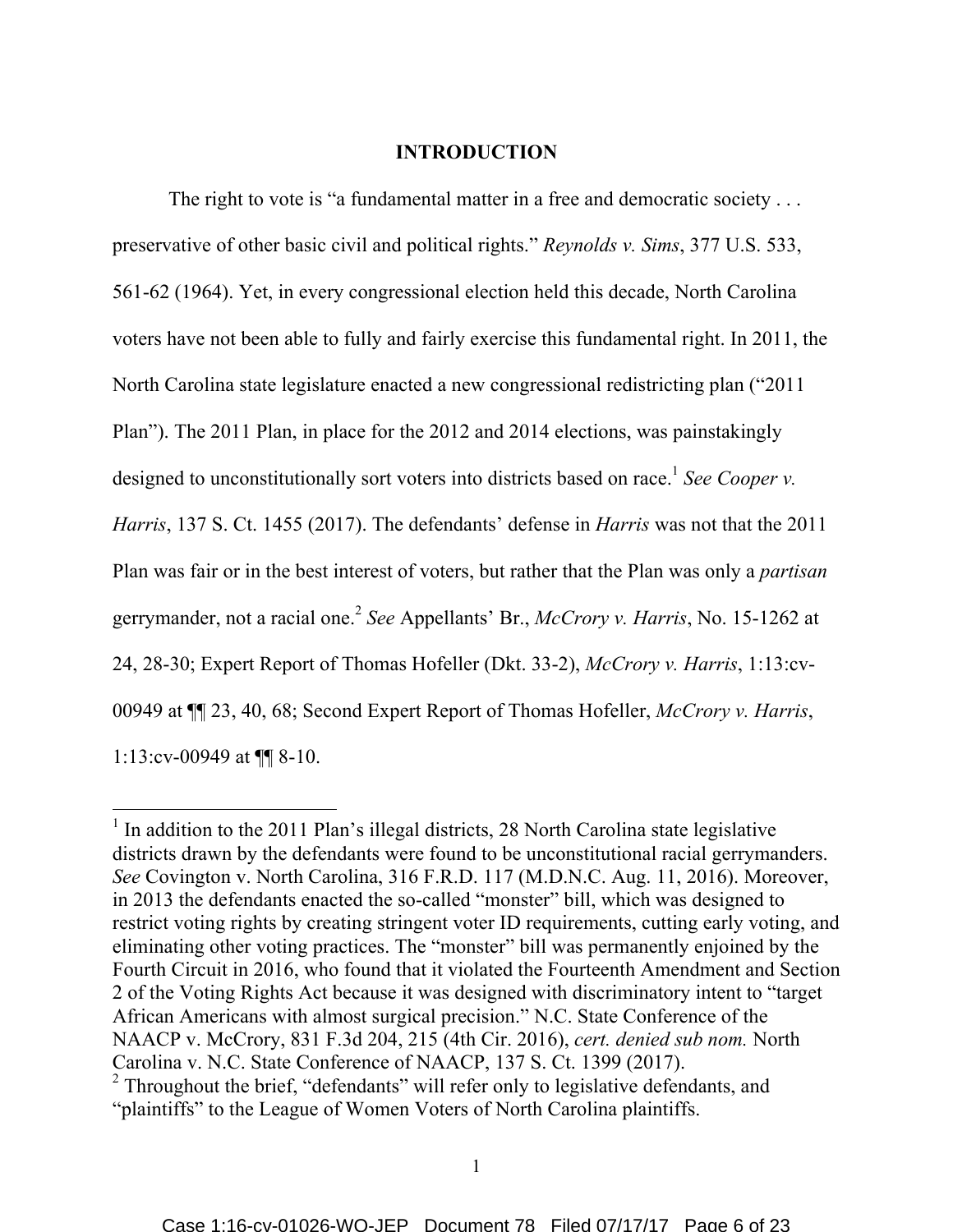In light of the constitutional violations found in *Harris,* and clinging to gerrymandering as its weapon of choice, the state legislature hired the same map drawer, Dr. Hofeller, to design a new congressional plan before the 2016 election ("2016 Plan"). Just like its predecessor, the 2016 Plan was methodically crafted with discriminatory intent, sorting voters into districts based on their past voting histories to ensure pro-Republican partisan advantage for the entire decade, regardless of the will of the electorate. The defendants explicitly admitted the partisan purpose behind their plan, with Representative Lewis stating "to the extent [we] are going to use political data in drawing this map, it is to gain partisan advantage," and "acknowledg[ing] freely" that a map drawn according to the Adopted Criteria "would be a political gerrymander." Feb. 16, 2016 Joint Comm. Cong. Redist. Transcript at 54, 48. The 2016 Plan performed exactly as intended, electing 10 Republicans and 3 Democrats to North Carolina's congressional seats.<sup>3</sup>

Despite these egregious facts, the defendants are now asking the Court to stay the trial proceedings in this case. The defendants base their last-minute stay request solely on the fact that the U.S. Supreme Court recently decided to hear the partisan gerrymandering case *Gill v. Whitford* on the merits. This is remarkable, since the defendants have known for months that the Supreme Court would likely take *Whitford* before its summer recess. Moreover, to the extent the defendants' motion is based on an assumption that the

<sup>&</sup>lt;sup>3</sup> The 2016 Plan had an efficiency gap of -19% (the largest of any plan for the 2016 election) and a partisan bias score of -27% (the second largest partisan bias score *ever* on record). *See* Amended Expert Report of Simon Jackman at 3; Rebuttal Report of Simon Jackman at 4.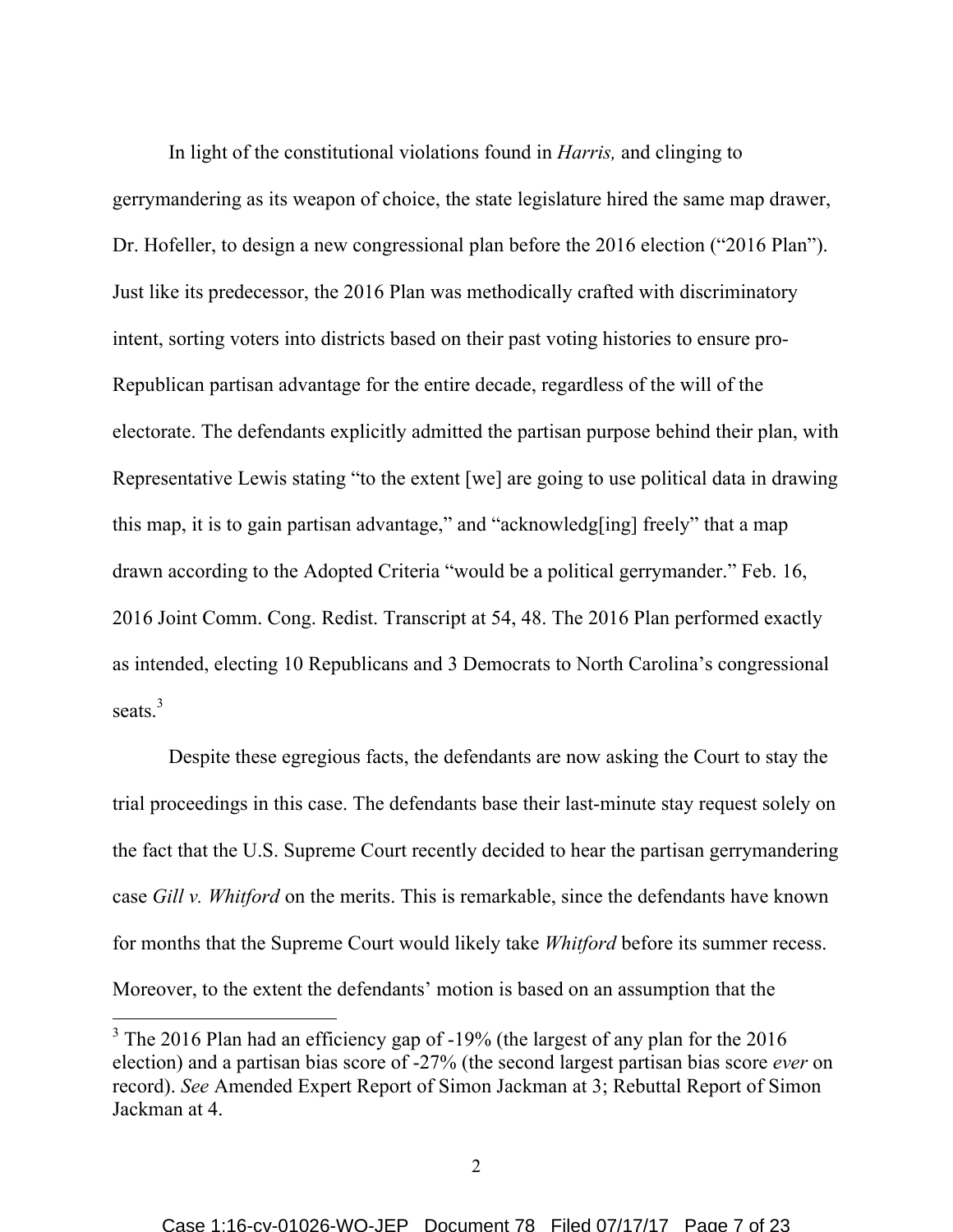*Whitford* appellants will be successful, it is based on pure conjecture. All parties to this case are ready and able to proceed with trial, as discovery is complete and pretrial disclosures, trial briefs, proposed findings of fact, conclusions of law, and motions in limine have been filed with the Court. And *Whitford* has no bearing on the *facts* in this case, which are all well-established.

Furthermore, the balance of the equities weighs heavily against staying this trial. The defendants cannot point to any clear hardship justifying a stay. In addition, the consequences that the defendants argue would result from proceeding with trial in fact would be exacerbated by delaying the trial. On the other side of the balance, substantial harms would be experienced by plaintiffs, North Carolina voters who have already experienced one election under an extreme partisan gerrymander. In addition, a stay of trial could have the result that plaintiffs will be subject to yet another election where their votes are diluted because of their political beliefs, and would also result in stale evidence when a trial is held. The Court should instead hold a trial as soon as possible, perform fact-finding, and apply the legal theories presented by plaintiffs' briefing. A decision in *Whitford* that implicates the legal theory adopted by the Court in this case can be taken account of in the appellate process.

For the reasons that follow, plaintiffs respectfully request that this Court deny the defendants' motion to stay proceedings in the above-captioned matter.

3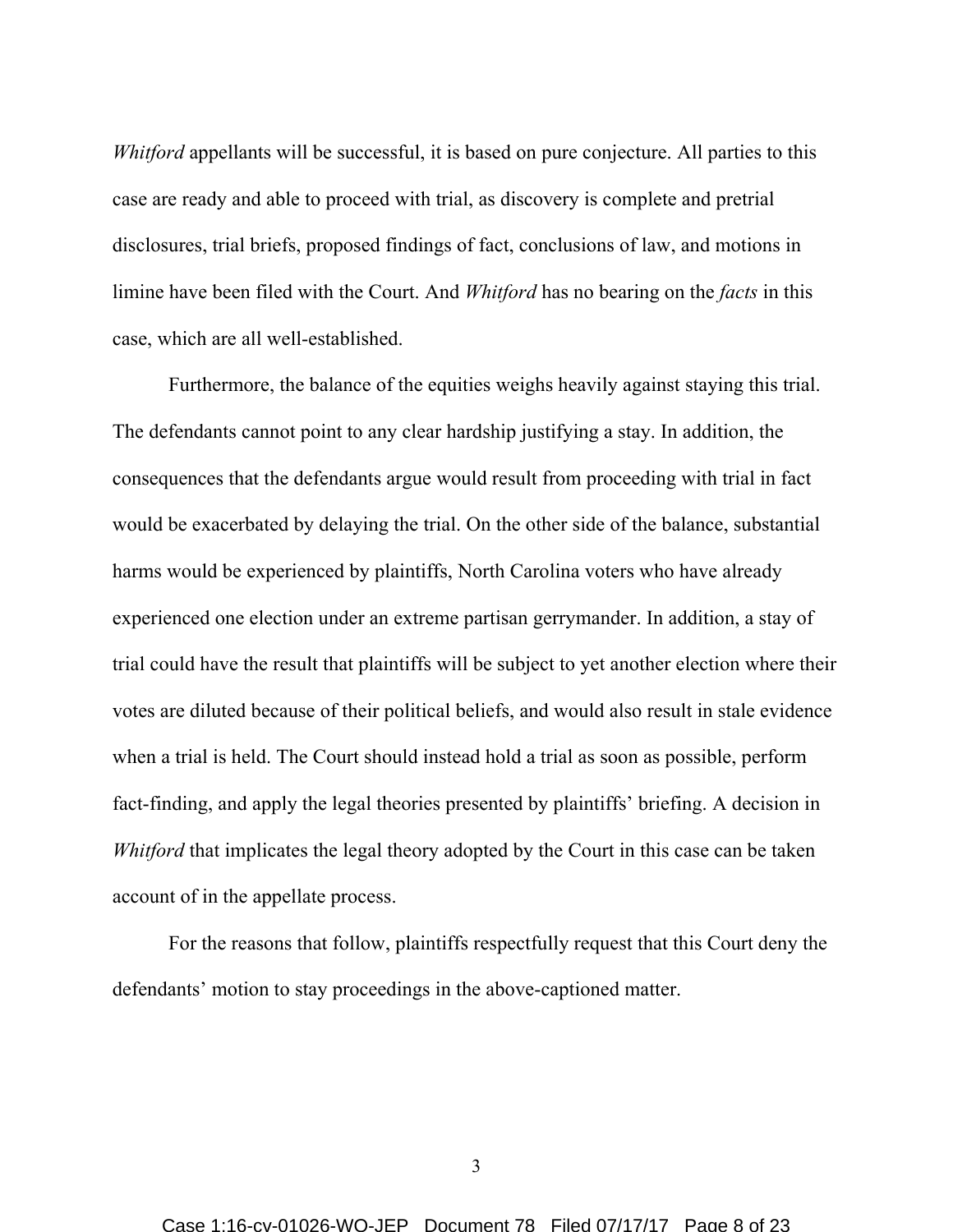#### **STANDARD OF REVIEW**

The decision whether to grant a stay is discretionary, and within "the inherent power in courts under their general equity powers and in the efficient management of their dockets." *Williford v. Armstrong World Indus., Inc.,* 715 F.2d 124, 127 (4th Cir. 1983). "It is not, however, without limitation." *Id*. The "proper use of this [discretion] 'calls for the exercise of judgment which must weigh competing interests and maintain an even balance.'" *Id.* (quoting *Landis v. N. Am. Co.,* 299 U.S. 248, 254-55 (1936)). "The party seeking a stay must justify it by clear and convincing circumstances outweighing potential harm to the party against whom it is operative." *Williford,* 715 F.2d at 127*.* In other words, the court should consider whether the movant has demonstrated "a clear case of hardship or inequity in being required to go forward, if there is even a fair possibility that the stay…will work damage to someone else." *Landis*, 299 U.S. at 255.

#### **ARGUMENT**

### **I. Defendants' Attempts to Read the** *Whitford* **Tea Leaves Are Meritless.**

The defendants spend a large portion of their memorandum trying to read meaning into the Supreme Court's initial actions upon taking *Whitford*. However, the defendants' interpretations are pure speculation, offering no firm ground to support staying a trial here. How the Supreme Court will eventually rule in *Whitford* simply cannot be predicted by overanalyzing the Court's first steps alone. Thus, proceeding to trial in this case is not, as the defendants claim, "futile no matter what," but rather a sensible course of action given the facts on the ground.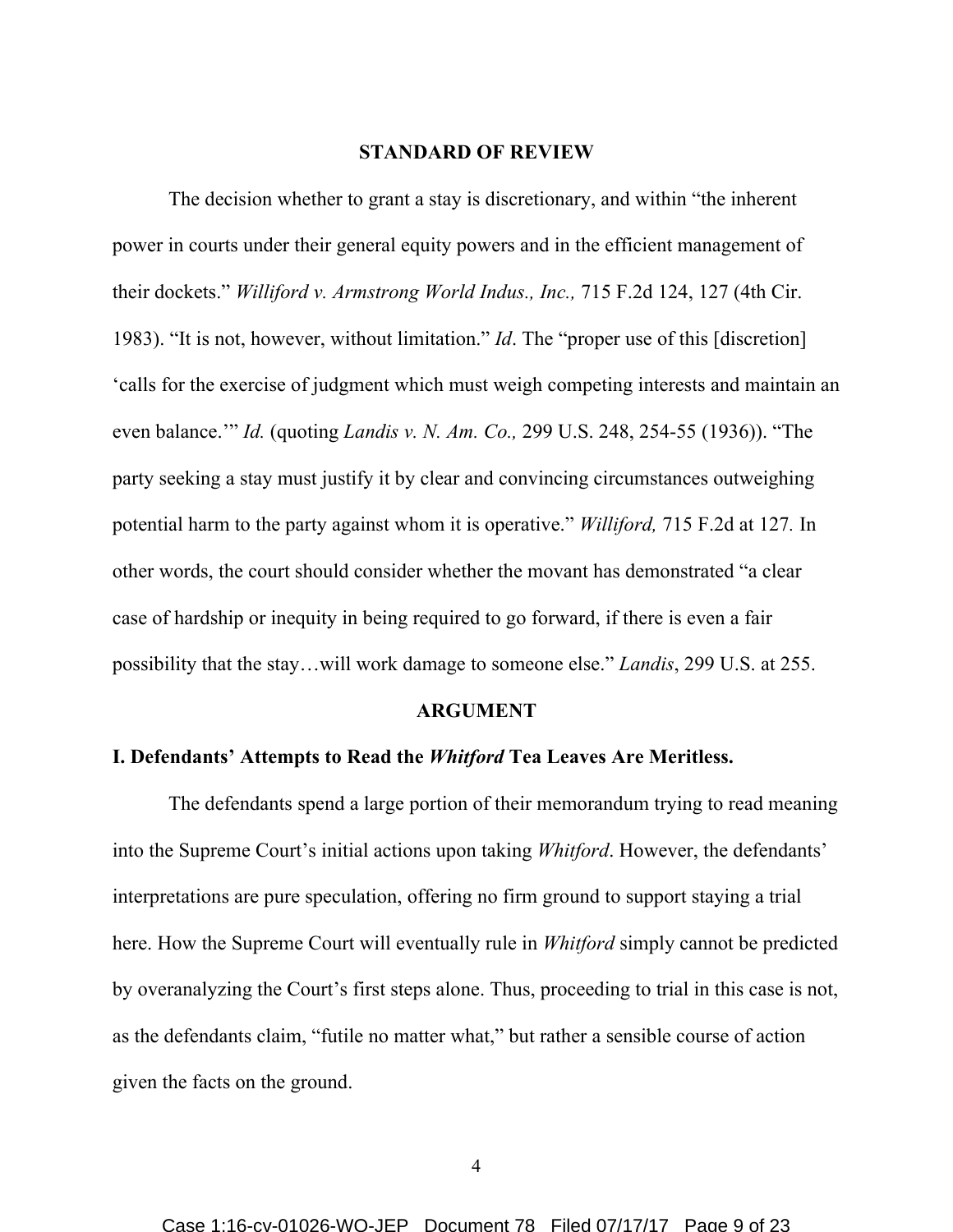To start, the defendants argue that "the Supreme Court's decision to hear *Whitford* on the merits alone warrants a stay" and "if the Supreme Court agreed with the *Whitford* court's standard for [partisan gerrymandering] claims, it could have summarily affirmed the decision, but it did not." Defs. Stay Mem. (Dkt. 74) at 7, 10 n.4. However, the defendants jump from the Court deciding to hear the case on the merits to assuming the worst-case-scenario for appellees*,* an assumption which is clearly hyperbole. <sup>4</sup> The fact that the Supreme Court decided to hear *Whitford* on the merits does not mean that the justices will rule in favor of the appellants, or that appellees' standard is deficient. It simply means the Court thinks partisan gerrymandering is an important issue that it wants to address head on after full briefing and argument.<sup>5</sup>

Next, the defendants argue that the Supreme Court's stay of the lower court's remedial order in *Whitford* means that *Whitford* will likely fail on the merits. To the contrary, whether the Supreme Court stays a lower court's decision initially does not necessarily indicate what it will later do on the merits. There are numerous examples of

 <sup>4</sup> In addition to being hyperbolic, the defendants' claims about the *Whitford* case on the merits are simply wrong. First, the lower court's standard in *Whitford* is clearly not the same as the *Bandemer* standard. Most obviously, the partisan symmetry concept and metrics that the lower court in *Whitford* adopted and plaintiffs in this case propose as part of the discriminatory effect prong were not even in existence until after *Bandemer*. *See*  Appellees' Mot. to Affirm, Gill v. Whitford, No. 16-1161, at 32-35. Second, the claim that the *Whitford* court "divined" a legal standard that was a surprise to appellants after the trial is laughable. The *Whitford* panel adopted the same three-prong test that appellees proposed in their pretrial briefing, and an emphasis on entrenchment that the panel itself foreshadowed in its summary judgment opinion. *Id*. at 35-36.

<sup>&</sup>lt;sup>5</sup> The defendants' actions in this case, brazenly designing a partisan gerrymander to advantage one political party regardless of the will of the voters, provide a prime example of why the Court may want to hear *Whitford* on the merits and finally curb extreme partisan gerrymandering.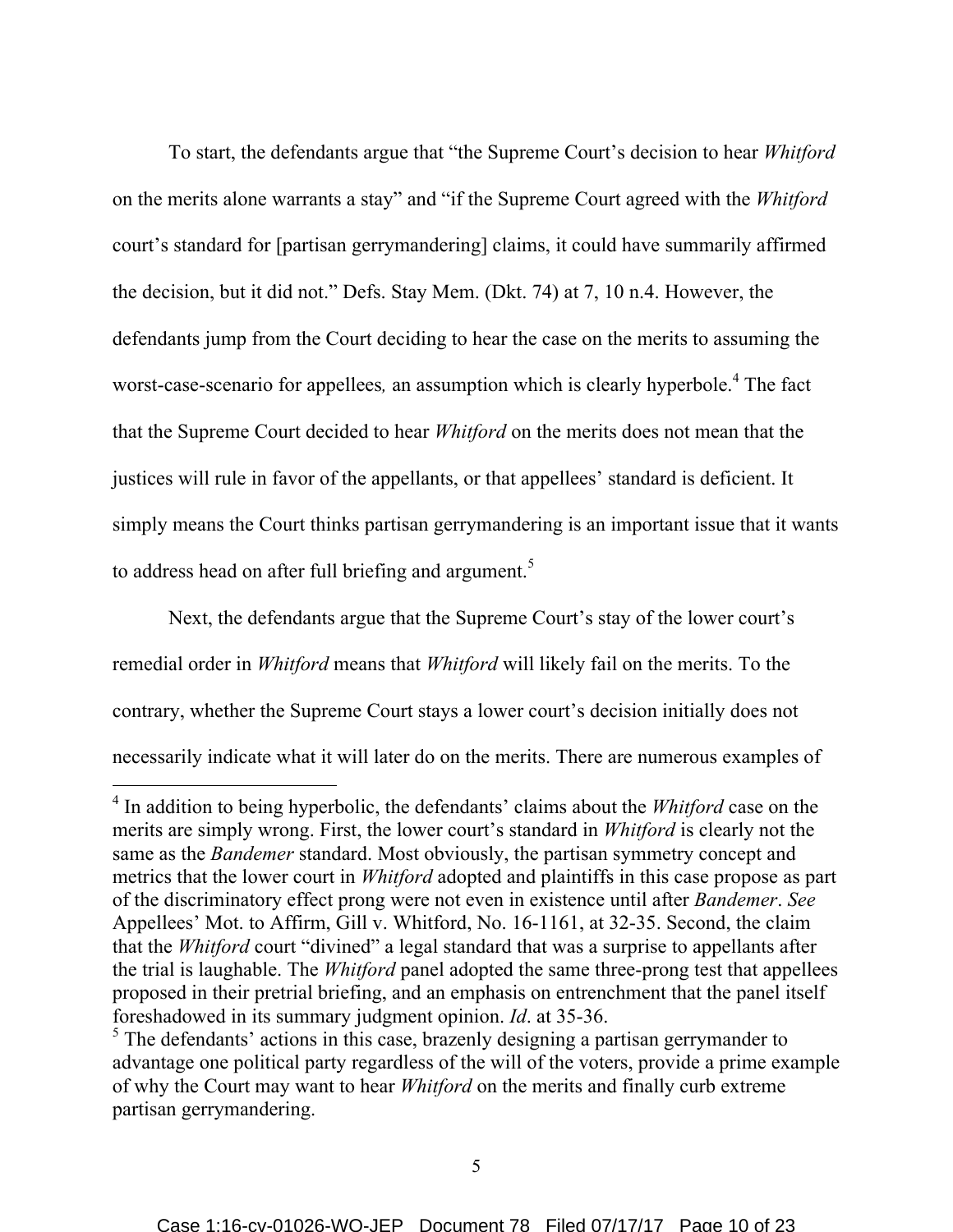the Supreme Court granting a stay of a lower court's decision striking down district maps, and then later *affirming* the lower court's ruling.<sup>6</sup> *See*, *e.g., North Carolina v. Covington*, 137 S. Ct. 1624 (2017); *Miller v. Johnson*, 515 U.S. 900 (1995); *Karcher v. Daggett*, 462 U.S. 725 (1983); and *White v. Weiser*, 412 U.S. 783 (1973). The Court has also denied a stay where it went on to *reverse* the lower court's decision. *Mahan v. Howell,* 410 U.S. 315 (1973). Further, the Supreme Court has denied a stay and then later *affirmed* the lower court's decision in favor of plaintiffs, *Cox v. Larios*, 542 U.S. 947 (2004), and has granted a stay where it went on to *reverse* the lower court's decision, *Tennant v. Jefferson Cnty. Comm'n*, 567 U.S. 758 (2012). Similarly, there are many cases where the Supreme Court postponed consideration of jurisdiction, but later ruled in favor of plaintiffs on the merits. *See, e.g., Wittman v. Personhuballah*, 136 S. Ct. 1732 (2016); *Brown v. Plata*, 563 U.S. 493, 510-16 (2011); *Davis v. FEC*, 554 U.S. 724, 732-34 (2008); and *FEC v. Wis. Right to Life, Inc.*, 551 U.S. 449, 461-64 (2007).

Continuing in their attempt to read the tea leaves, the defendants further argue that if *this* Court holds for the plaintiffs, it is more likely that the Supreme Court would stay a remedial order here than in *Whitford*. Def. Stay Mem. at 10. But this case has not even proceeded to *trial*, let alone the remedy phase. Any remedial order, not in existence currently, is not at issue now. Furthermore, the timing of any remedial order may make a

 <sup>6</sup> In their briefing on remedies in the lower court, appellants in *Whitford* argued that there would be time for the legislature to draw a new map if necessary after a Supreme Court ruling on the merits. *See* Defs. Response Br. on Remedies, *Whitford v. Gill*, 3:15-cv-421 (Dkt. 173) at 2. Perhaps acknowledging this possibility, the Supreme Court expedited the hearing of the *Whitford* case on the merits by a month or two, scheduling it for the first week the Court is back after summer recess.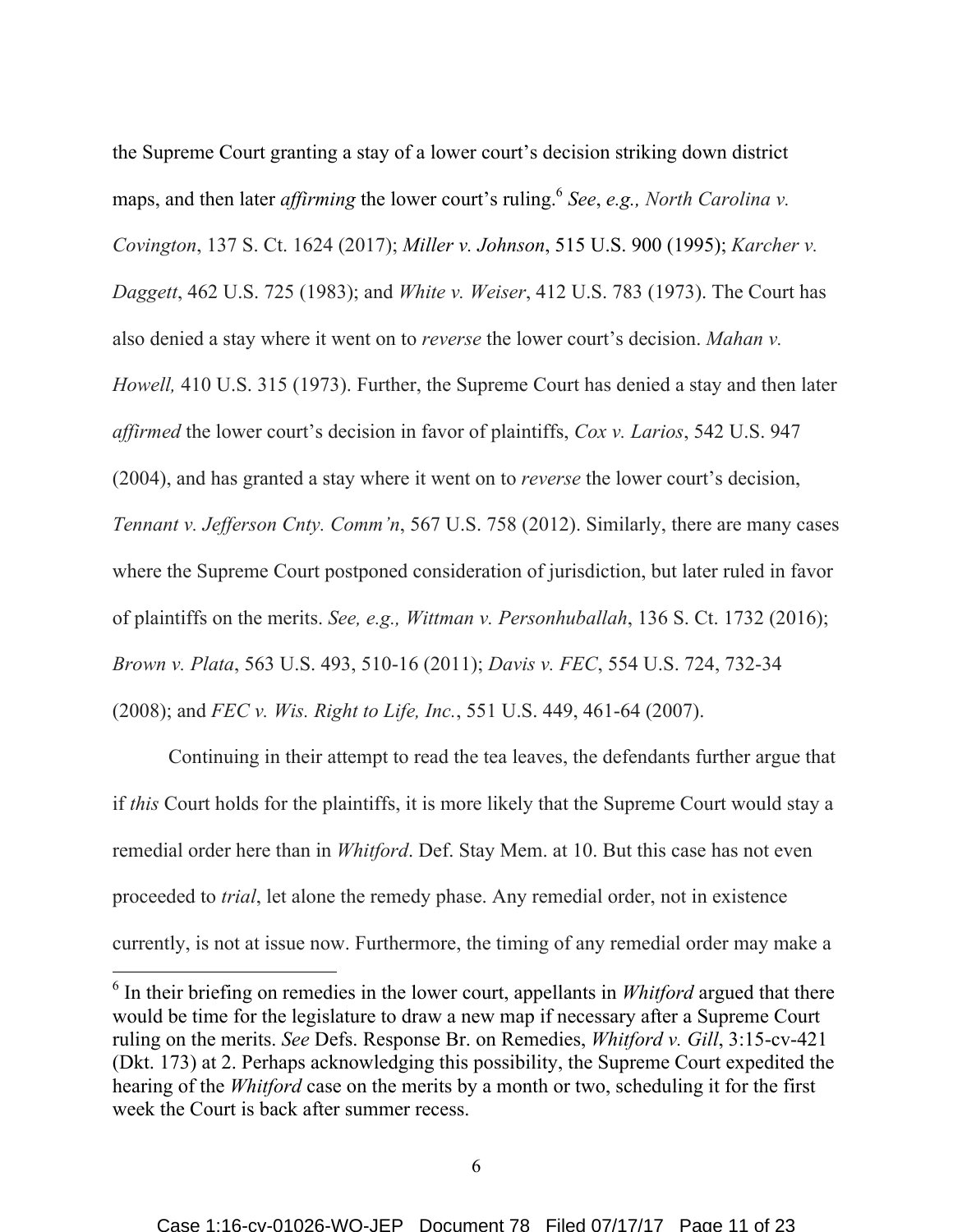stay from the Supreme Court unlikely, or irrelevant, as the order could come well after a decision in *Whitford*. Lastly, the nine months the *Whitford* panel gave the Wisconsin legislature to draw a plan has no bearing on the facts in this case, as it is well-established that the North Carolina legislature does not need nine months to draw a district map. Indeed, in *Harris*, a three-judge panel gave the legislature two weeks. *Harris v. McCrory*, 159 F. Supp. 3d 600, 627 (M.D.N.C. 2016). Given that two weeks was enough time for the defendants to utilize complex formulas to draw a partisan gerrymander, they surely could also come up with a fair plan in the same time.<sup>7</sup>

In sum, the defendants' attempts to read into the Supreme Court's actions in *Whitford* to make any kind of meaningful argument to stay this trial are one-sided and hollow, and provide no persuasive reason why the parties here should not proceed to trial.

 <sup>7</sup> The defendants also cite an order in *Harris*, which continued the trial, to support their stay motion. However, the *Harris* order is easily distinguished from this case. First, the *Harris* panel found the continuance appropriate "in light of the parties' agreement." Harris v. McCrory*,* 1:13-cv-949, Order (Dkt. 85) at 2. But here, both sets of plaintiffs oppose the stay motion, and the other set of defendants take no position. Def. Stay Mot. (Dkt. 74). Second, there was no chance the plaintiffs in *Harris* would get relief before the 2014 election, even if the trial had not been continued, meaning a delay still allowed them to get relief for the 2016 election. A delay in this case could jeopardize the plaintiffs' chance of a remedy prior to the 2018 election. Third, pretrial deadlines had not been set in *Harris* when the trial was continued. Harris v. McCrory, No. 1:13-CV-949, Text Order (July 14, 2014). But they have already passed here. Finally, the procedural posture for plaintiffs in Ala. Legis. Black Caucus v. Alabama, 989 F. Supp. 2d 1277 (2013), the case the court was waiting for in *Harris*, was different than *Whitford*. The plaintiffs in *Alabama*, arguing a similar theory to the plaintiffs in *Harris*, had lost in lower court. However, the lower court in *Whitford* accepted the plaintiffs' theory, Whitford v. Gill, 218 F. Supp. 3d 837 (W.D. Wis. 2016), which is the same advocated by the plaintiffs here.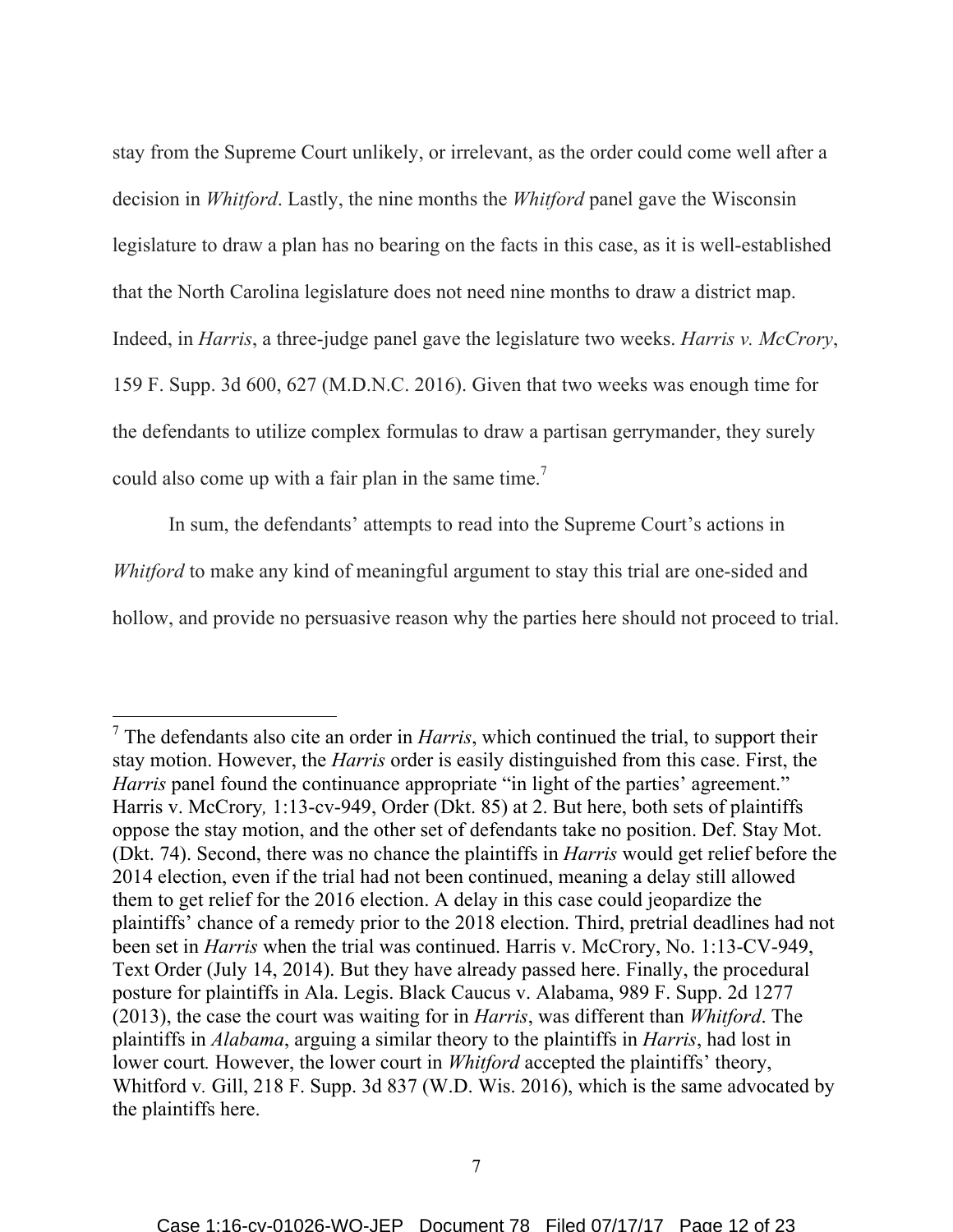### **II. Defendants' Request for a Stay is Another Exercise in Delay**

Despite defendants' claims to the contrary, the Supreme Court's decision to take *Whitford* was hardly a "game-changer" for this case. Def. Stay Mem. (Dkt. 74) at 5. Far from a surprise, all parties involved knew *months* ago that *Whitford* had been appealed to the Supreme Court and that the Court could decide to hear the case on the merits before its summer recess.<sup>8</sup> Further, this Court set the trial date for June 26, 2017 knowing that *Whitford* and the *Harris* partisan gerrymandering case would be pending before the Supreme Court, and that the Court would likely decide to hear either or both cases on the merits in the coming months.

In addition to knowing for some time about the *Whitford* appeal yet sitting idly by, the defendants also exaggerate how quickly this case is likely to move through the judicial system. The trial in this case has been continued at the Court's motion until further notice and a new trial date has not yet been set. But, if a trial is held expeditiously, this Court would have the opportunity to announce its judgment before the Supreme Court decides *Whitford*. As noted above, the Supreme Court expedited the oral argument in *Whitford* to be held the first week the Court is back in session, the first week of October 2017, which means that a decision in *Whitford* will likely come between January and June of 2018. This sequence of events supports this Court holding a trial, performing

 <sup>8</sup> The *Whitford* panel entered its final judgment in the case on January 27, 2017. The appellants then filed their notice of appeal on February 24, 2017, later filing an amended notice of appeal on March 20, 2017. *See* Defs. Amended Notice of Appeal, Dkt. 193, Whitford v. Gill, 3:15-cv-421-bbc (Mar. 20, 2017).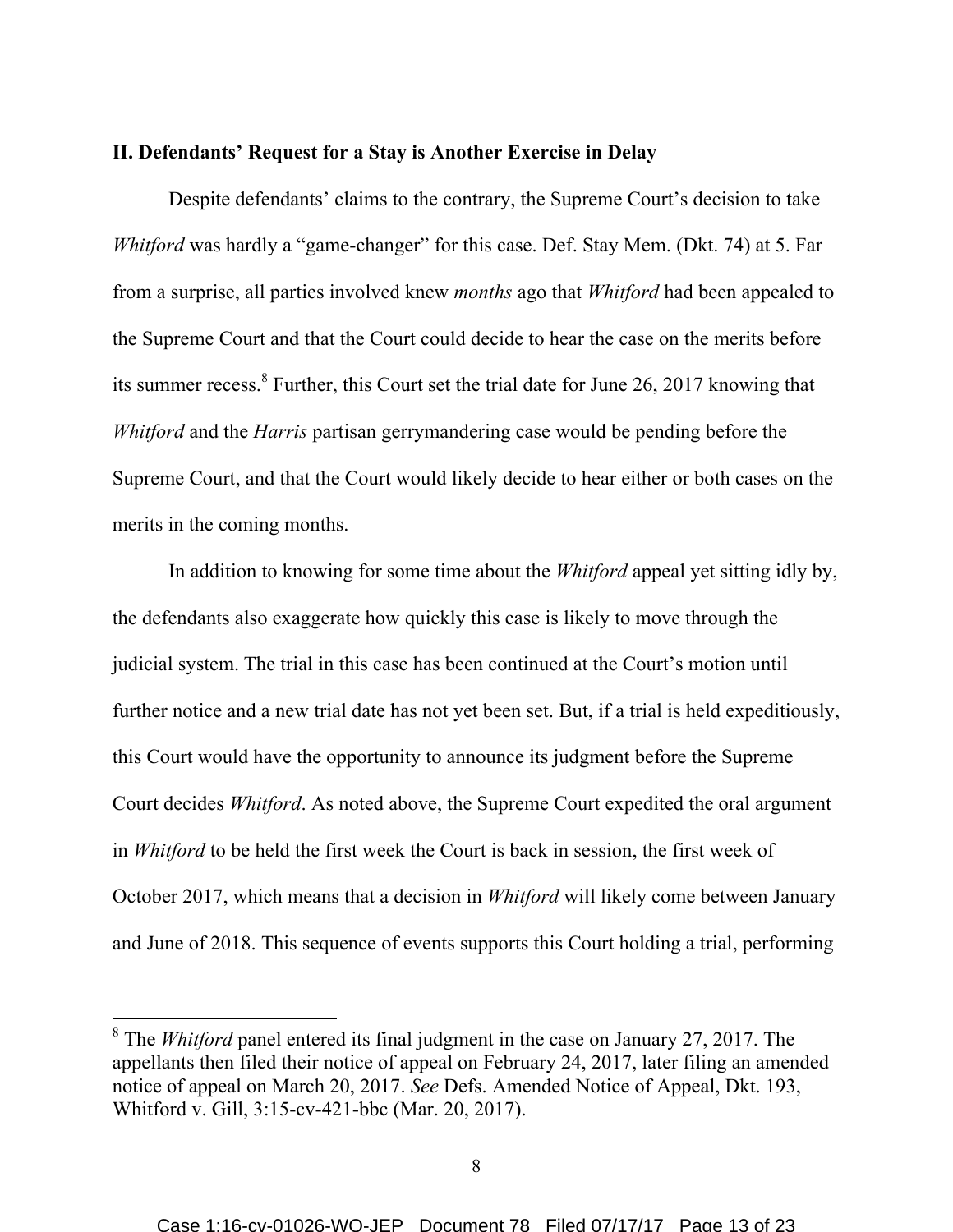fact-finding, and providing judgment on the validity of the plaintiffs' proposed test. *See infra* Section III at 13.

Furthermore, if the trial had not been continued at no fault of the parties or the Court, all the parties in this case were prepared to hold trial on June 26, 2017. Without the continuance, despite the Supreme Court taking *Whitford* on the merits, it seems clear that the trial would have otherwise proceeded on the 26th as planned. Discovery in this case was completed in early May, and depositions have been held. All parties filed their pretrial disclosures with the Court at the end of May, and all objections to the pretrial filings have been filed. In addition, all parties have filed trial briefs, proposed findings of facts, conclusions of law, and motions in limine and were preparing witnesses for trial.

Instead, the defendants' request for a stay of the trial proceedings in this case is yet another tactic to delay implementation of a fair plan for 2018, motivated by partisan purposes. Filing a stay motion asking a court to wait for an action in another redistricting case before proceeding is the defendants' favorite tactic, or modus operandi. The same defendants filed for a stay twice in *Harris*, once in *Covington*, and now here. In both *Harris* and *Covington*, the redistricting plans in question were later ruled unconstitutional, and there is strong reason to believe the 2016 Plan at issue in this case will be as well. The defendants' request for a stay of the trial here is merely another

9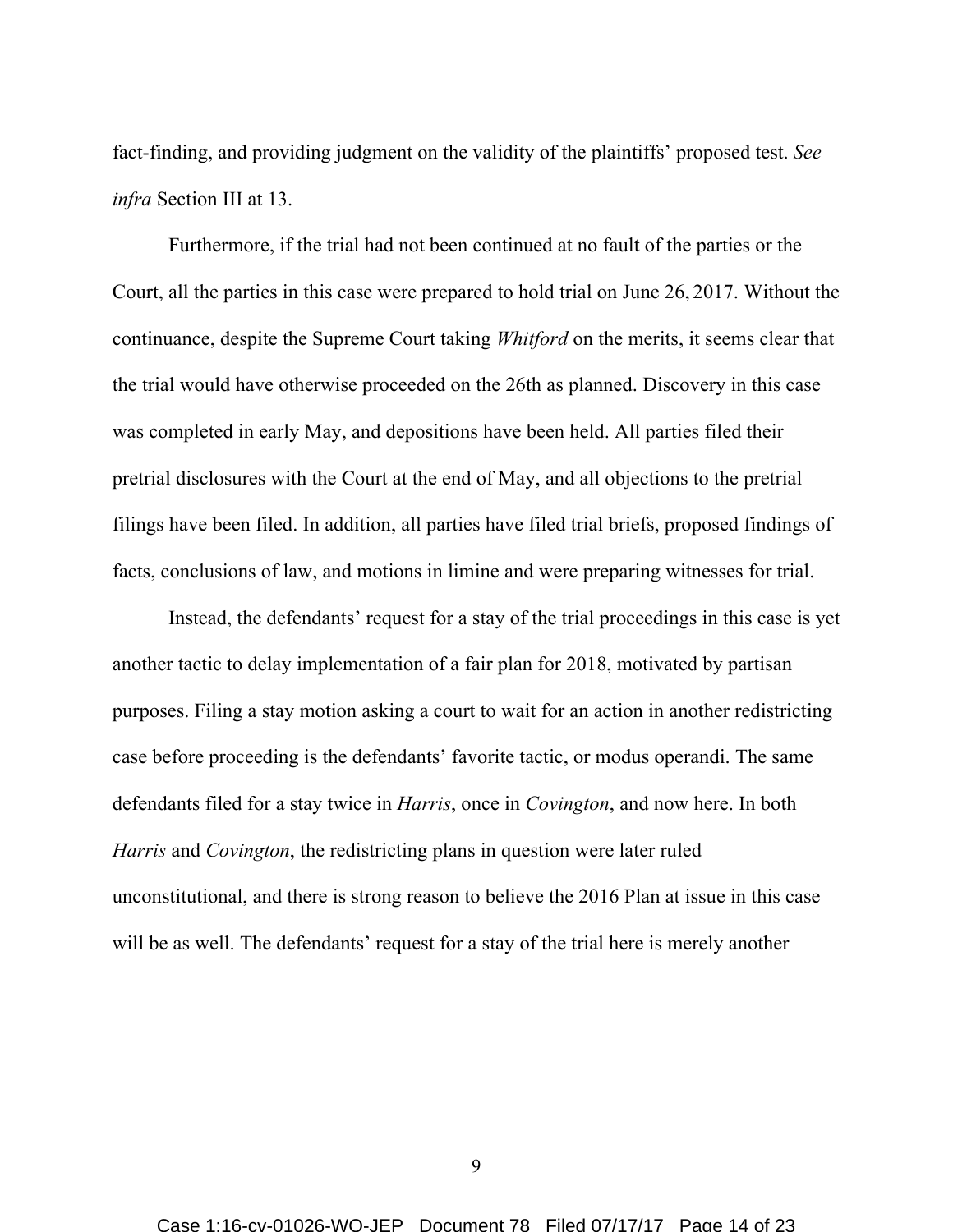example of their effort to maintain partisan advantage by whatever means possible, and should be treated as such.<sup>9</sup>

# **III. Any Burden on Defendants Does Not Outweigh the Interests of Judicial Economy and Clear Harm to Plaintiffs if Trial Proceedings Are Stayed**

The defendants do not cite any clear hardship that would result if the trial proceeded, instead only referring to vague concepts or speculating on what might happen in *Whitford*. For example, the defendants refer to "irreparable confusion" on behalf of the public as a reason why holding trial would be "futile." Def. Stay Mem. at 2, 3, 12. But the defendants provide no specific examples of any such confusion. Moreover, delaying the trial certainly would not solve any public confusion problem that may exist; in fact, it could only make it *worse*. A large part of any public confusion likely results from the fact that the State's 2011 congressional redistricting plan was struck down as unconstitutional and then replaced with a partisan gerrymander. Delaying a decision on the merits causes greater confusion for the public than having the controversy decided by the trial court.

The defendants also argue that proceeding with trial in the wake of the Supreme Court's decision to hear *Whitford* will be a waste of taxpayer resources. Def. Stay Mem. at 2, 6, 12. However, the cost of trial pales in comparison to the taxpayer resources that have already been expended by the defendants drawing and defending unconstitutional

<sup>&</sup>lt;sup>9</sup> Another example of the defendants' extreme stonewalling comes from their own stay memorandum. The defendants claim that, unlike *Whitford*, "there is no such evidence or indication that any such alternate [draft] maps exist" in this case. Def. Stay Mem. at 10. But the plan in this case was drawn in two weeks. In addition, the defendants' own consultant, Dr. Hofeller, produced a series of draft maps during discovery (titled DEF000042-000064).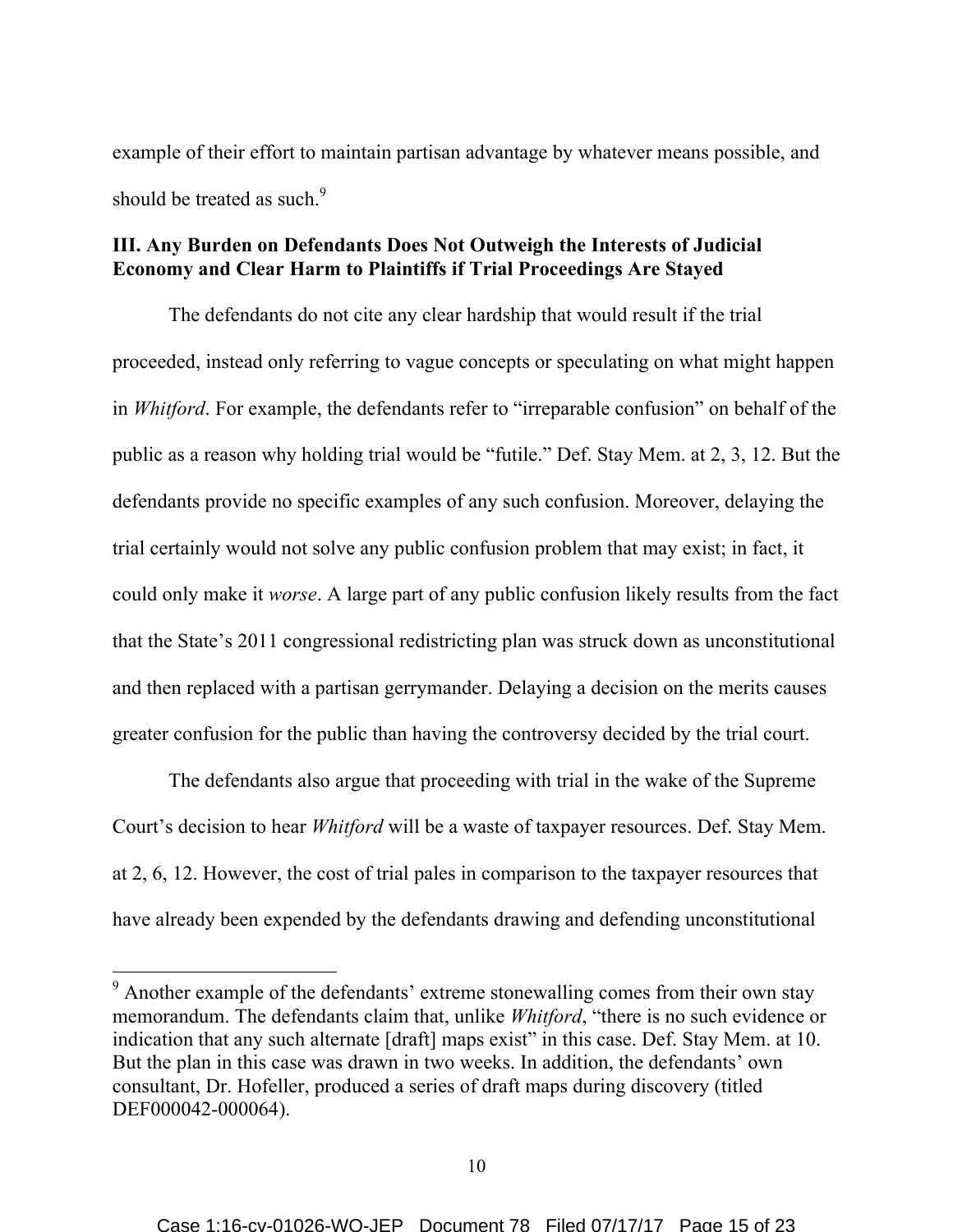redistricting plans in court and the resources needed to remedy those constitutional violations. *See Cooper v. Harris*, 137 S. Ct. 1455; *North Carolina v. Covington*, 137 S. Ct. 1624 (2017). Further, courts in redistricting cases have held that "mere injuries, however substantial, in terms of money, time and energy necessarily expended in the absence of a stay, are not enough." *Conkright v. Frommert*, 556 U.S. 1401, 1403 (2009) (Ginsburg, J. in chambers) (quotation marks omitted); *see also Cane v. Worcester Cty.,* 874 F. Supp. 695, 698 (D. Md. 1995); *Johnson v. Mortham*, 926 F. Supp. 1540, 1542 (N.D. Fla. 1996). The same logic applies here. Resources expended challenging a redistricting plan that sorts voters based on their political beliefs can hardly be considered an "enormous waste of time and money," or a hardship for the defendants, particularly when the map drawers openly flaunted their discriminatory conduct.

Moreover, the defendants exaggerate the magnitude of changes that would need to be made if the Supreme Court later reversed this Court's decision, or reversed the lower court's decision in *Whitford*. If a finding of a constitutional violation is later overturned on appeal, the defendants could simply revert to the 2016 Plan for the next election. And it is unlikely that there would be a need for new discovery if the Supreme Court adopted a standard for measuring partisan gerrymandering that is different than the standard proposed by the plaintiffs here. The timeline and facts in this case are well-established, with most of the events taking place in February 2016, and will not change regardless of what happens in *Whitford*. Rather, the more imminent harm from delaying trial is the quality of the evidence already gathered in discovery. The further a trial in this case is

11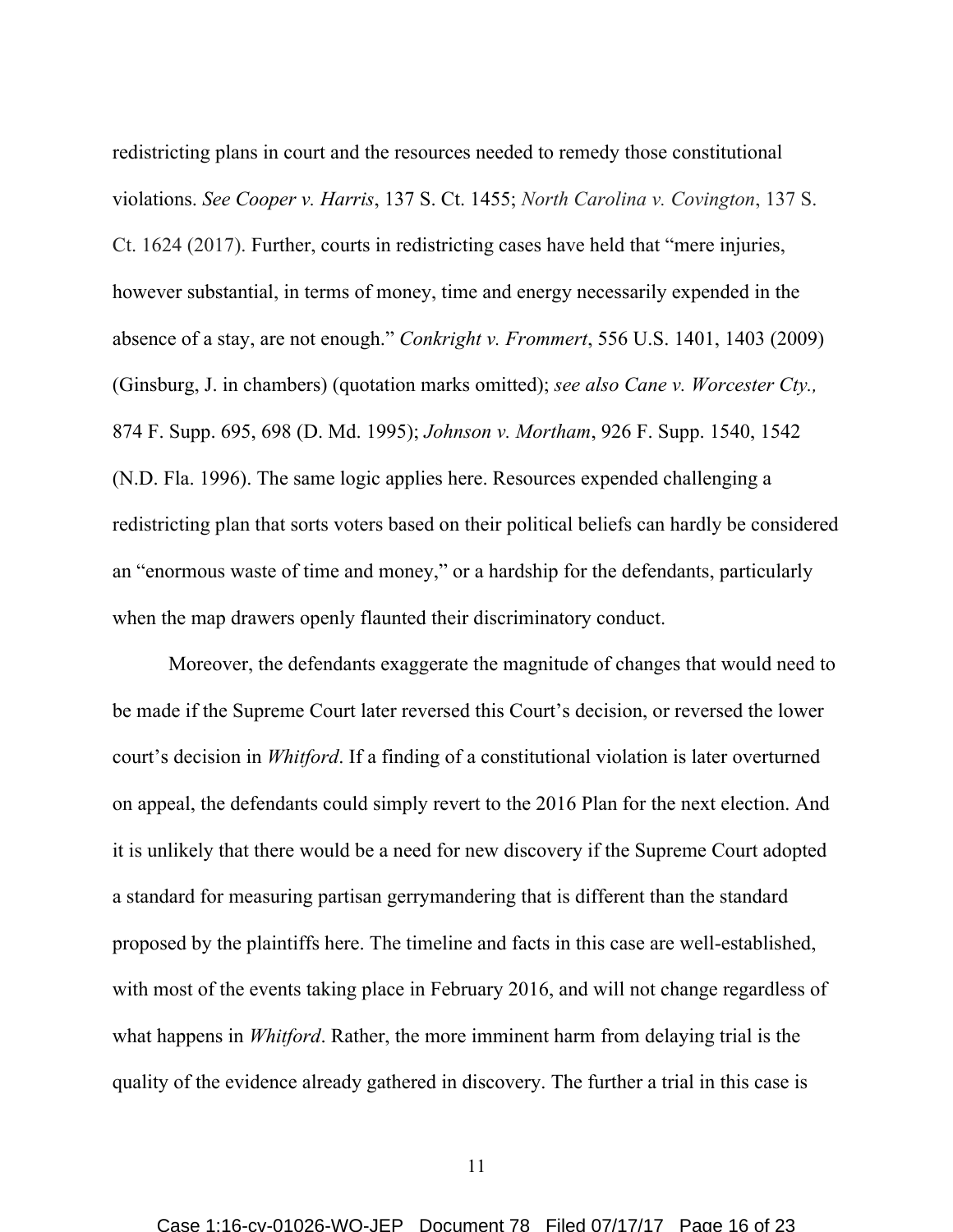from these events, the more stale the evidence will be, as the memories of witnesses fade over time. 10

Despite the lack of clear harm to defendants that would result from proceeding with trial, delaying trial would be a substantial inequity for the plaintiffs. The defendants are asking this court to set aside its responsibility to enforce plaintiffs' federal constitutional rights solely because the Supreme Court has decided to hear a similar case on the merits. But protecting federal constitutional rights is one of the primary responsibilities of federal courts. *Miller*, 515 U.S. at 922-23; *United States v. Jefferson Cnty. Bd. of Educ.*, 372 F.2d 836, 873 (5th Cir. 1966). Given the serious issues and rights at stake, defendants have shown no reason other than speculation to stay the trial proceedings in this case.

Most importantly, delay of the trial until after a decision in *Whitford* might well condemn the plaintiffs to another election under the 2016 Plan. As noted above, a

<sup>&</sup>lt;sup>10</sup> Witnesses' memories are already beginning to fade. A key witness in this case, Dr. Hofeller, noted at his deposition on February 10, 2017 that remembering something from nine months ago was difficult. Hofeller Dep. at 290:15-16. Further, during his two depositions in January and February 2017 (merely a year after he drew the 2016 Plan) Dr. Hofeller explained on at least eight occasions that he could not remember key details as to the timing and sequence of events, or whether he had seen certain documents. Hofeller Dep. at 165:4-166:5 (does not remember whether a plan called "Proposed 10-3 Map" came from his computer); 171:15-20 (does not remember which month the Harris trial was in 2015); 172:6-15 (does not remember which day he first communicated with Sen. Rucho and Rep. Lewis after the Harris decision as released); 176:18-21 (does not recall if he saw the adopted written criteria); 191:22-192:6 (does not remember which district he drew first); 195:13-18 (does not remember if he ran a compactness report or not); 233:11-15 (does not remember if draft plan "Congress 16C" was prepared before he spoke with the Chairman); and 298:3-14 (does not recall why he included some elections but not others in the formula he used for assessing partisanship of the districts).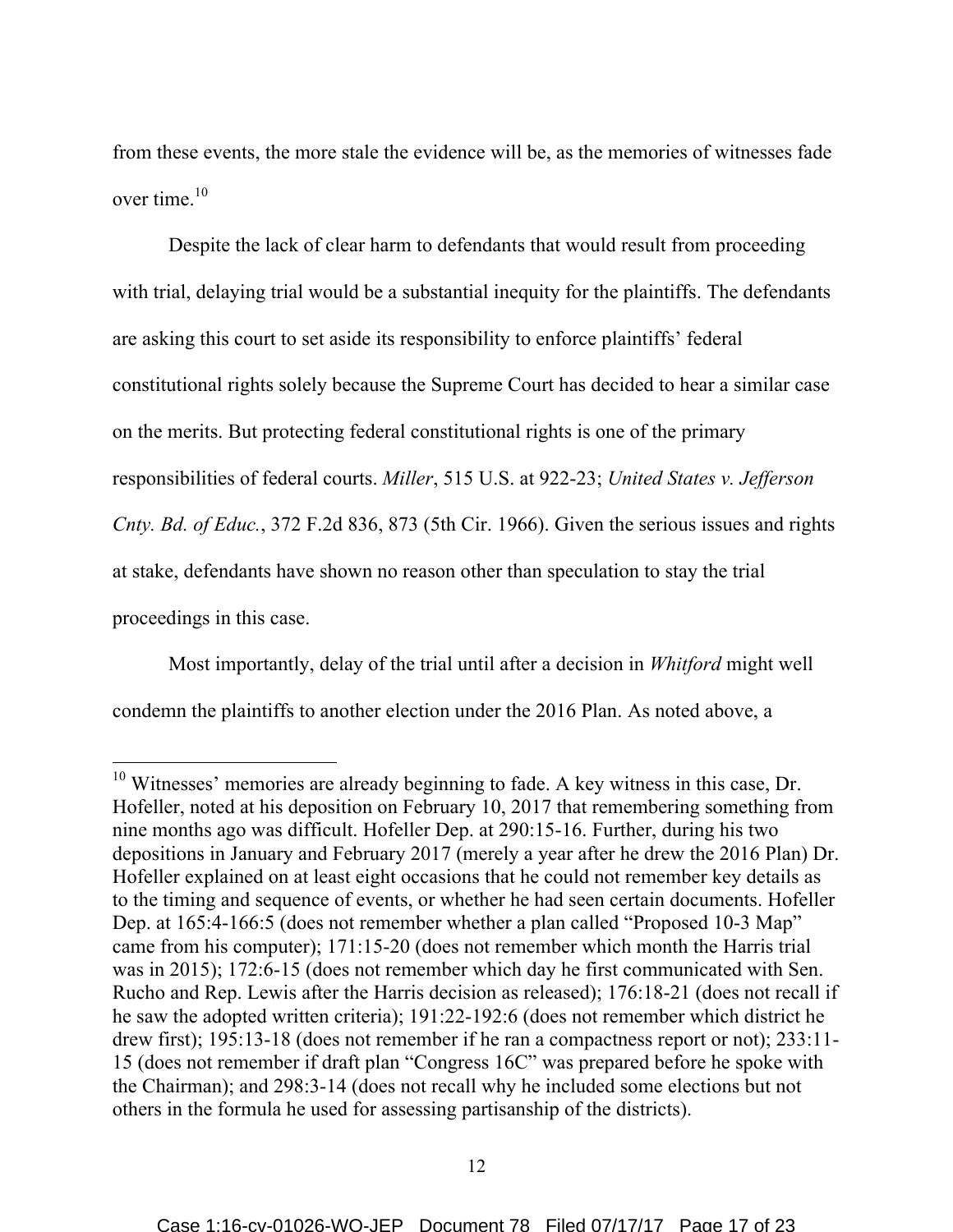decision in *Whitford* will likely come between January and June 2018. If this court waits that long to *even hold a trial*, the legislative defendants would certainly argue that there was insufficient time to put a new plan in place before the 2018 election if the plaintiffs are successful.<sup>11</sup> But if the 2016 Plan is used for the 2018 election, and is ultimately judged unconstitutional, that would mean *four out of the five* congressional elections held in North Carolina this decade will have been under unconstitutional lines. *See Cooper v. Harris*, 137 S. Ct. 1455. Thus, granting the stay request would only result in giving the defendants "the fruits of victory for another election cycle" and "prolong the harm that plaintiffs have [already] suffered" under the defendants' redistricting scheme. *Larios v. Cox*, 305 F. Supp. 2d 1335, 1344 (N.D. Ga. 2004); *Cousins v. McWherter*, 845 F. Supp. 525, 528 (E.D. Tenn. 1994).

However, if the trial proceeds as planned, the parties would have a fair chance to present evidence and examine opposing witnesses, which all parties are ready and able to do. This court could then perform fact-finding and issue a decision when ready. Holding a trial in this case would leave open the possibility that, if the 2016 Plan is held unconstitutional, the Court could "insure that no further elections are conducted under the invalid plan." *Reynolds*, 377 U.S. at 583.<sup>12</sup>

 $11$  Since this case involves a three-judge panel, it may also be hard to schedule a trial time that works for all three judges on short notice after a decision in *Whitford*, thus adding additional time before a trial could be held in this case.

 $12$  This would also ensure that, if the Supreme Court affirmed the lower court's ruling in *Whitford*, or issued a standard that was not meaningfully different than that proposed by the plaintiffs here, the plaintiffs in this case would have a timely remedy.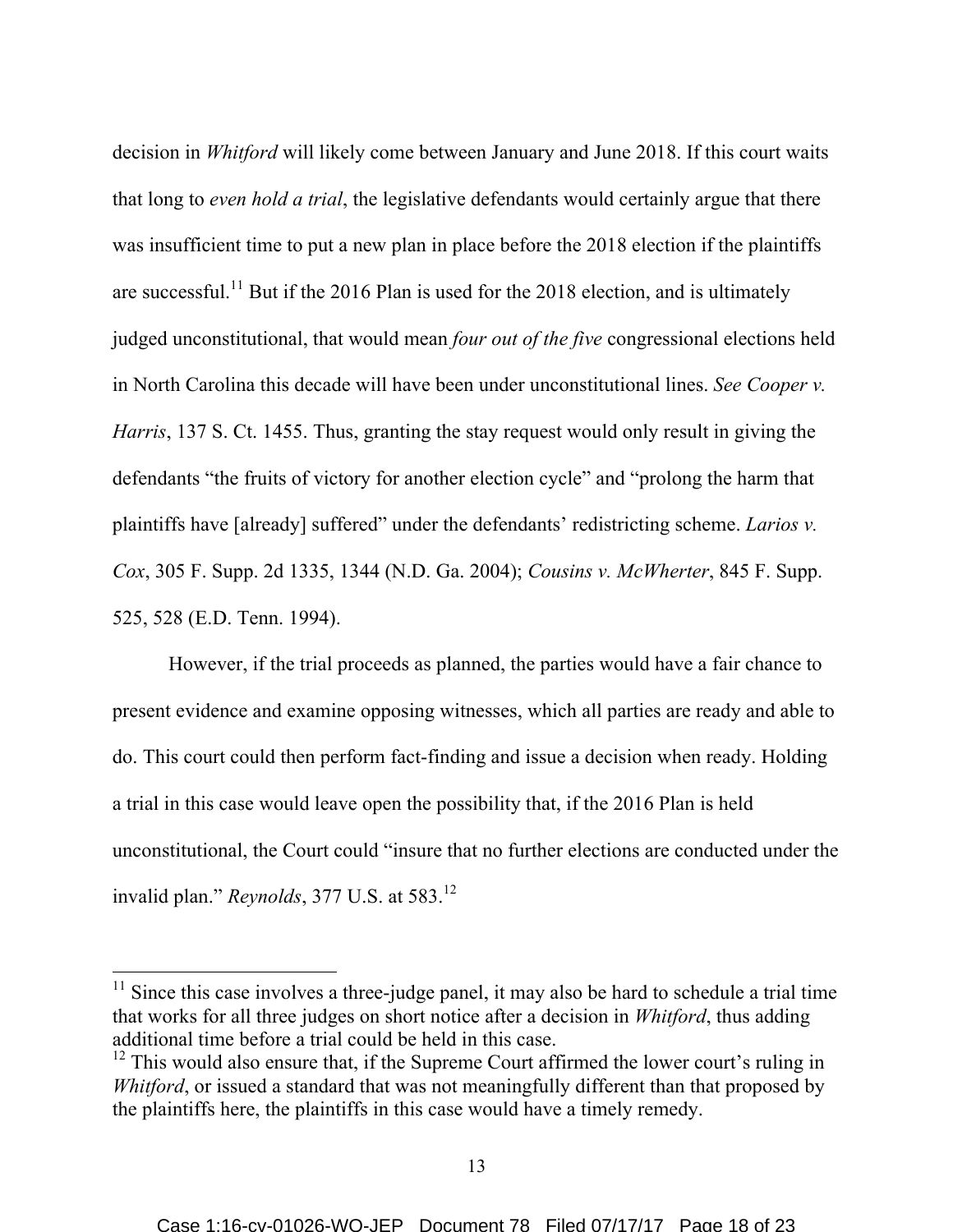In denying the defendants' motion to dismiss, this Court found that partisan gerrymandering claims are justiciable. MTD Op. (Dkt. 50) at 21, 25. This Court's evaluation of the plaintiffs' proposed test, in addition to the *Whitford* lower court's finding that the test is workable, would go a long way towards establishing that plaintiffs' proposed test is a judicially manageable standard for measuring extreme partisan gerrymandering while *Whitford* is pending at the Supreme Court. <sup>13</sup> Such a conclusion would assist the Supreme Court as it considers *Whitford* by providing the Court with a second independent judgment about the test's merits.<sup>14</sup> As this Court stated in its opinion and order, "the Supreme Court's declaration that '[p]artisan gerrymanders . . . are incompatible with democratic principles,' *Ariz. State Legislature*, 135 S. Ct. at 2658 (alteration in original) (internal quotation marks omitted), and the need for courts to 'err on the side of caution' in adjudicating claims '[w]here important rights are involved,' such as '[a]llegations of unconstitutional bias in apportionment,' *Vieth*, 541 U.S. at 311

<sup>&</sup>lt;sup>13</sup> At least one three-judge panel has noted that the burden of devising a judicially discernible and manageable test is a "responsibility" that courts "share[]" with plaintiffs in this area. *Baldus v. Members of Wis. Gov't Accountability Bd.*, 849 F. Supp. 2d 840, 853 (E.D. Wis. 2012).

<sup>&</sup>lt;sup>14</sup> The Supreme Court has also recognized the value of litigation proceeding at lower courts when a difficult question is involved. *See, e.g., United States v. Mendoza,* 464 U.S. 154, 160 (1984) ("Allowing only one final adjudication [by a lower court] would deprive this Court of the benefit it receives from permitting several [lower courts] to explore a difficult question"); *McCray v. New York*, 461 U.S. 961, 963 (1983) (lower courts "serve as laboratories in which [important] issues receive[] further study"); *Arizona v. Evans*, 514 U.S. 1, 24 n.1 (1995) (Ginsburg, J., dissenting) (when "frontier legal problems are presented," "diverse opinions from…federal [] courts" "may yield a better informed and more enduring final pronouncement"); *Obergefell v. Hodges*, 135 S. Ct. 2584, 2597, App'x A (2015) (citing several pre- and post-certiorari lower court opinions and stating that they "help[ed] to explain and formulate the underlying principles this Court must now consider.")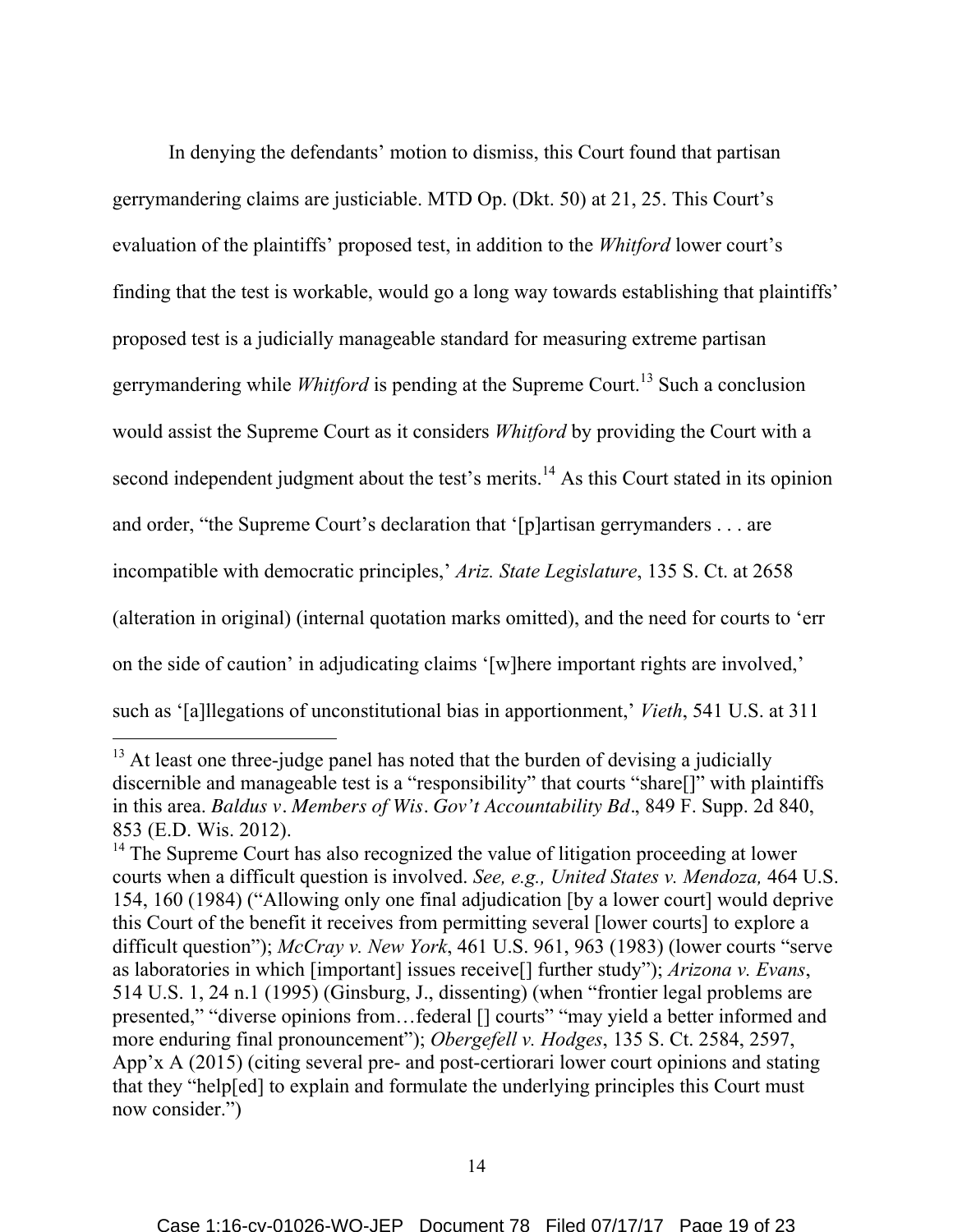(Kennedy, J., concurring), require that we afford Plaintiffs an opportunity to develop evidence establishing the viability of their proposed—and 'uncontradicted' discriminatory effects test." MTD Op. (Dkt. 50) at 29. This reasoning also supports holding a trial to determine the factual issues in contention and to assess the viability of the plaintiffs' proposed test.

### **CONCLUSION**

For all of these reasons, plaintiffs respectfully request that this Court deny defendants' motion to stay trial proceedings in this case.

Respectfully submitted, this  $17<sup>th</sup>$  day of July, 2017.

/s/ Anita S. Earls Anita S. Earls (State Bar # 15597) Allison J. Riggs (State Bar # 40028) Emily Seawell (State Bar # 50207) Southern Coalition for Social Justice anitaearls@southerncoalition.org allisonriggs@southerncoalition.org emilyseawell@southerncoalition.org 1415 Highway 54, Suite 101 Durham, NC 27707 Telephone: 919-323-3380 ext. 115 Facsimile: 919-323-3942 Counsel for All Plaintiffs

/s/ Annabelle E. Harless Paul M. Smith Ruth M. Greenwood Annabelle E. Harless Molly E. Danahy Anna E. Bodi Campaign Legal Center 1411 K Street NW, Suite 1400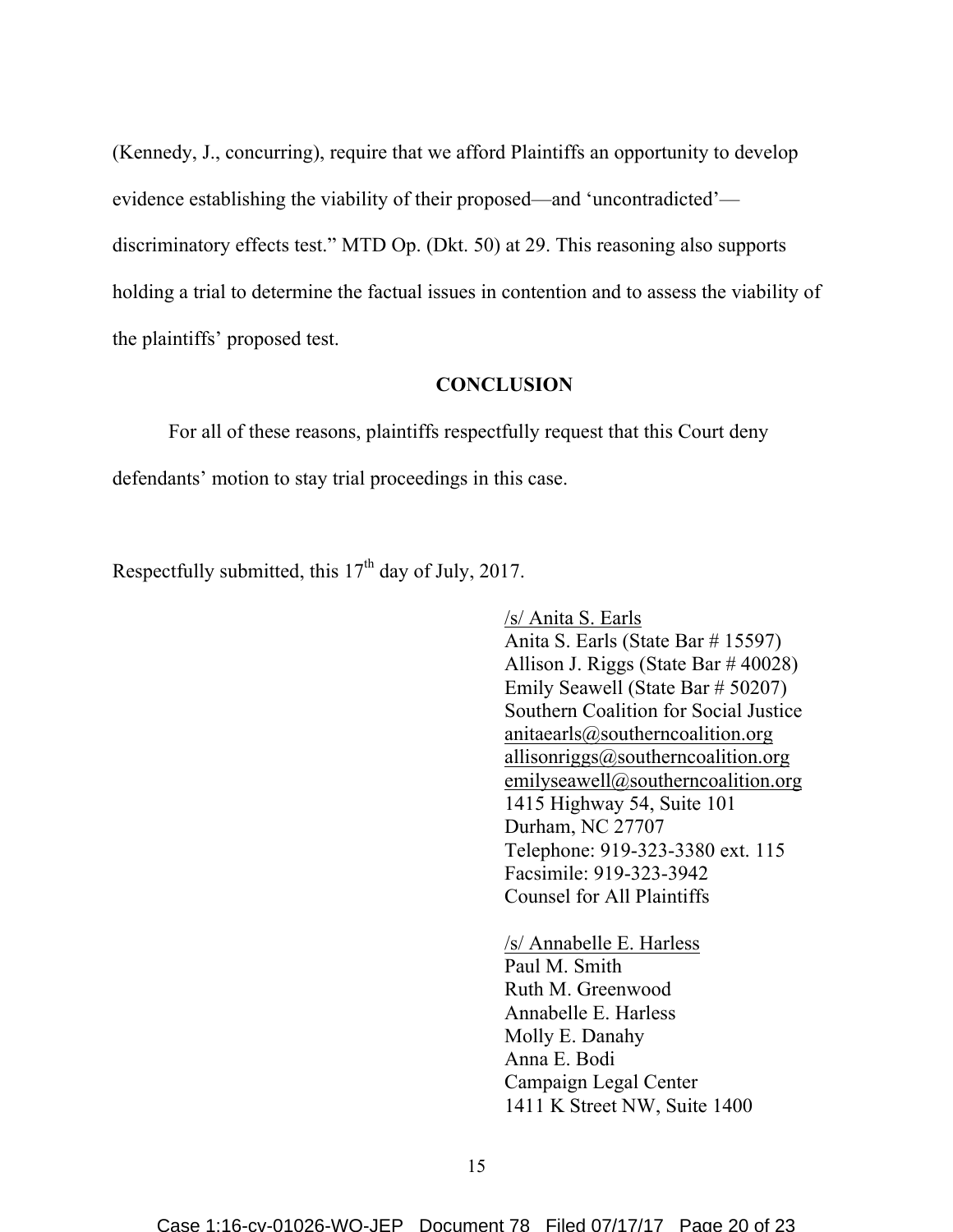Washington, DC 20005 (202) 736-2200 psmith@campaignlegalcenter.org rgreenwood@campaignlegalcenter.org aharless@campaignlegalcenter.org mdanahy@campaignlegalcenter.org abodi@campaignlegalcenter.org

/s/ Nicholas O. Stephanopoulos Nicholas O. Stephanopoulos University of Chicago Law School 1111 E 60th St. Chicago, IL 60637 (773) 702-4226 nsteph@uchicago.edu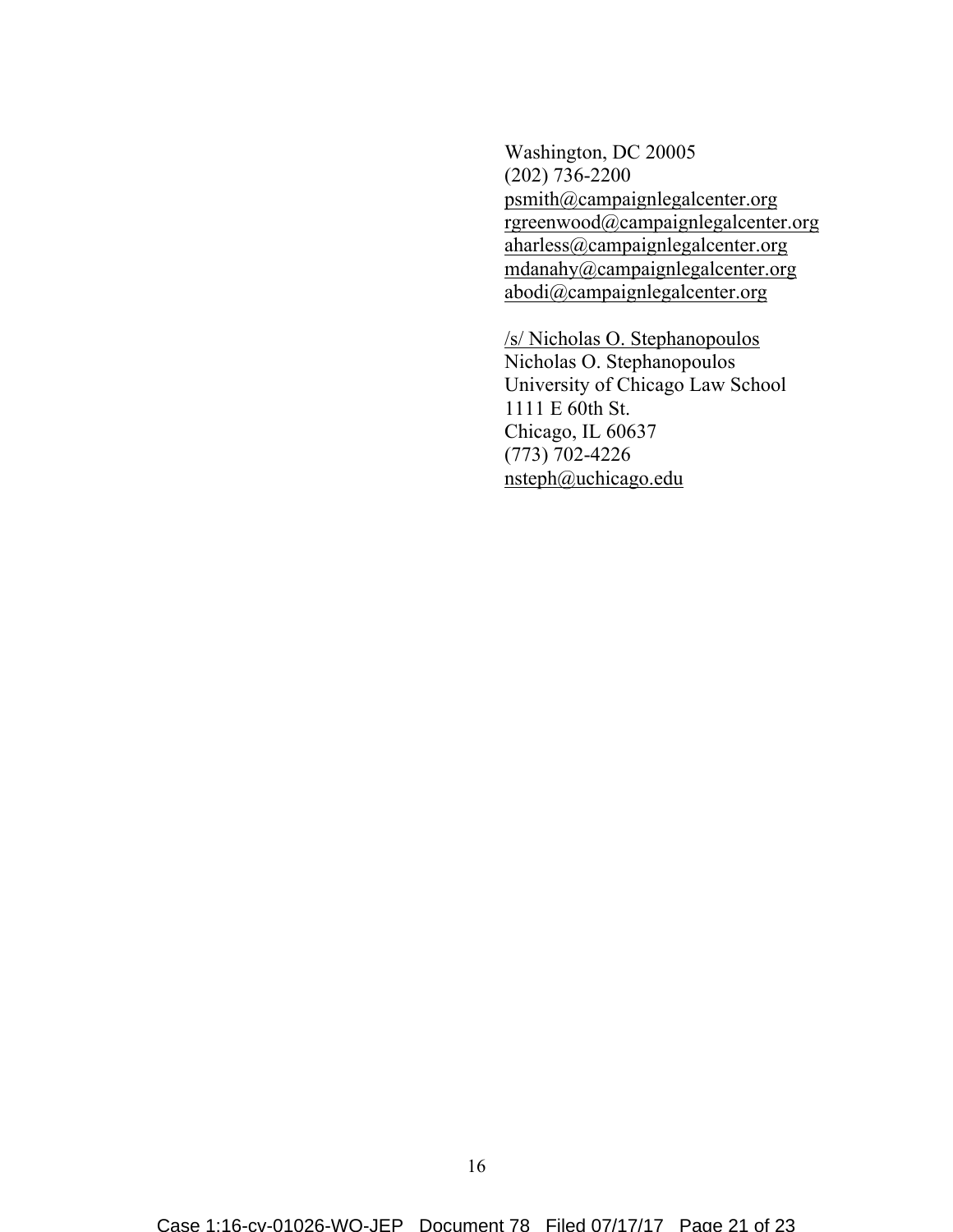# **CERTIFICATE OF SERVICE**

I hereby certify that I have this day electronically filed the foregoing with the Clerk of Court using the CM/ECF system which will send notification of such filing to all counsel and parties of record.

This the 17th day of July, 2017.

/s/ Annabelle E. Harless Annabelle E. Harless